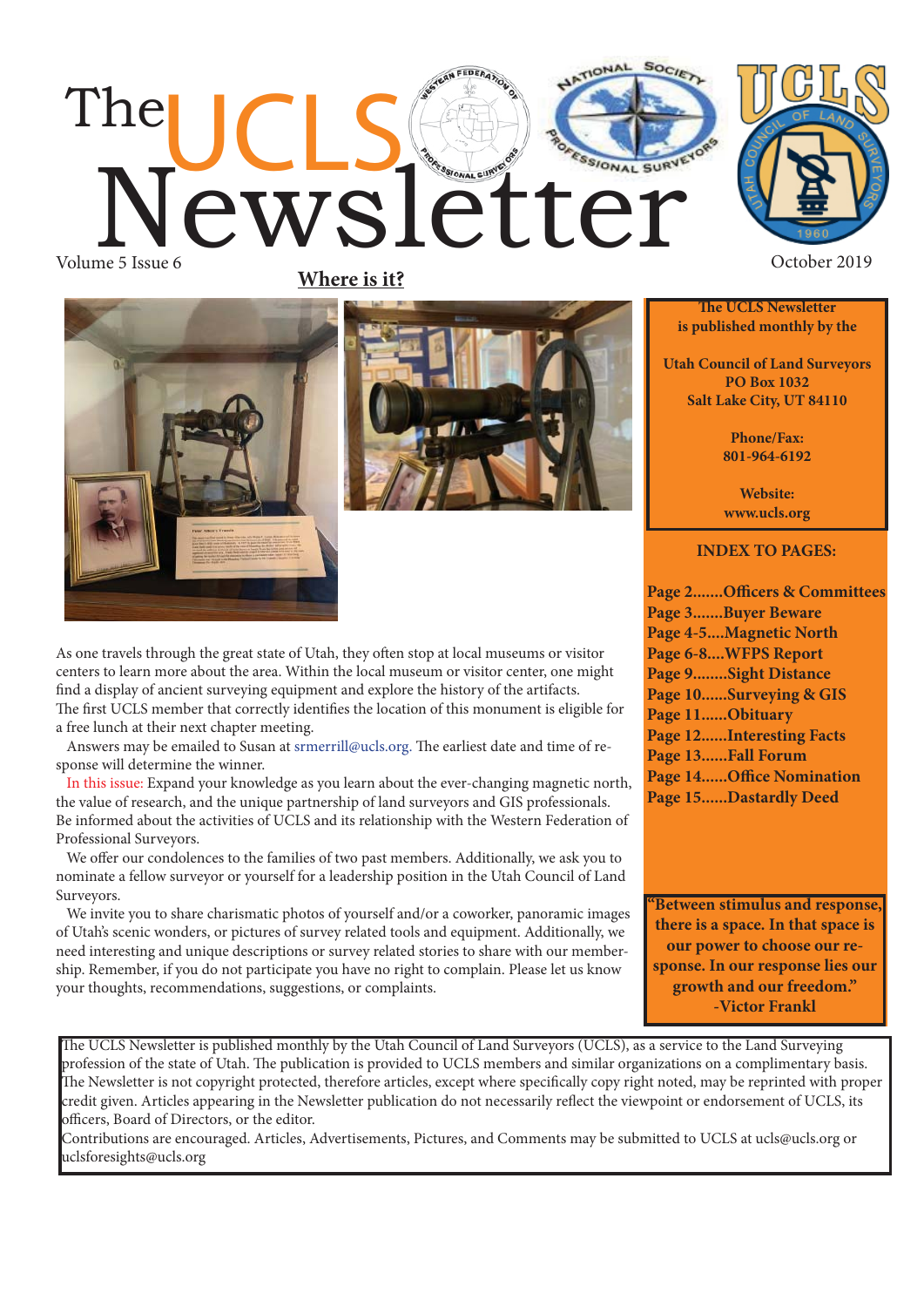#### **UCLS Executive Board 2019**

State Chair Jefferson Searle Avenue Consultants 4975 W. 6440 S. West Jordan, UT 84084 Business: (801) 569-1315 JSearle@avenueconsultants.com

State Chair Elect Doug Kinsman Ensign Engineering 169 N. Main Street Tooele, UT 84074 Business: (435) 843-3590 dkinsman@ensignutah.com

#### Past State Chair James Couts **ECI** 4229 W. 5825 S. Roy, UT 84067 Business: (801) 292-9954 james.couts@ecislc.com

NSPS Director Dale Robinson Sunrise Engineering, Inc 6875 S. 900 E. Salt Lake City, UT 84047 Business: (801) 838-8322 drobinson@sunrise-eng.com

#### WFPS Director

Michael W. Nadeau (SL) 5226 W. Ashland Rose Dr. Herriman, UT 84065 Business: (801) 569-1315 mikenadeau.ucls@gmail.com

Book Cliffs Chapter President Harold Marshall 85 S. 200 E. Vernal, UT 84078 Business: (435) 789-1017 hmarshall@uintahgroup.com

#### Book Cliffs Chapter Representative Brock Slaugh P.O. Box 1580 Vernal, UT 84078 Business: (435) 789-1365

Color Country President Todd Jacobsen 175 E. 200 N. Business: (435) 627-4124 todd.jacobsen@sgcity.org

bjs@timberlinels.com

#### Board/Committees Volume 5 Issue 6 Corober 2019 The UCLS Newsletter

Color Country Chapter Representative Rick Snyder 11 North 300 West Washington, UT 84780 Business: (435) 652-8450 rsnyder@sunrise-eng.com

Golden Spike President Andy Hubbard 5746 S 1475 E Ogden, UT 84403 Business: (801) 394-4515 andyh@greatbasineng.com

Golden Spike Chapter Representative Von Hill 2096 W. 5750 S. Roy, UT 84067 Business: (801) 399-8018 hillvon@gmail.com

#### Salt Lake Chapter President

Brian Linam 3724 Hot Springs Lane Lehi, UT 84043 Business: (801) 608-6108 brian@benchmarkcivil.com

Salt Lake Chapter Representative Brian Mitchell 2001 S. State St. #N1-400 Salt Lake City, UT 84114 Business: (435) 468-8240 E-mail: bmitchell@slco.org

#### Timpanogos President

Chad Hill 1377 S. 350 E. Provo, UT 84606 Business: (801) 852-6746 cjhill@provo.org

#### Timpanogos Chapter Representative

Jim Kaiserman 1020 Sage Circle Heber City, UT 84032 Business: (435) 657-3222 jkaiserman@co.wasatch.ut.us

#### Administrative Secretary

Susan Merrill PO Box 1032 Salt Lake City, UT 84110 (801) 964-6192 srmerrill@ucls.org

Treasurer Brad Mortensen (SL) 3268 S. 930 W. Syracuse, UT 84075 Business: (385) 272-8106 bmortensen@meiamerica.com

**Chapter Vice Presidents:** Book Cliffs Brandon Bowthorpe bbowthorpe@uintahgroup.com<br>Color Country Brad Petersen Brad Petersen brad2765@gmail.com Golden Spike Ken Hawkes kenh@awagreatbasin.com Salt Lake Christopher Donoghue christopher.donoghue@slcgov.com Timpanogos Travis Warren twarren@spanishforl.org

## **Chapter Secretary/Treasurer**

Paul Hawkes paul@trisatesurvey.com Color Country Mike Draper snow-md@hotmail.com Golden Spike Matthew Murdock matt@wasatchcivil.com<br>Salt Lake Kevin Despair Kevin Despain kevin@benchmarkcivil.com Timpanogos Travis Anderson tjanderson@springville.org

#### **Committees & Committee Chairs**

Legislation David Hawkes dave@boundarycosultants.biz Education Steve Collier scollier@co.weber.ut.us<br>n Steve Keisel Publication svkeisel@gmail.com Standards & Ethics Evan Wood ewood@focusutah.com Membership Vacant

#### Public Relations Vacant

Testing Darryl Fenn dfenn@merid-eng.com Workshop & Convention Todd Jacobsen tjacobsen@sgcity.org Historical Charles Heaton charles.heaton@esieng.com Construction Survey David Mortensen dmortensen@civilscience.com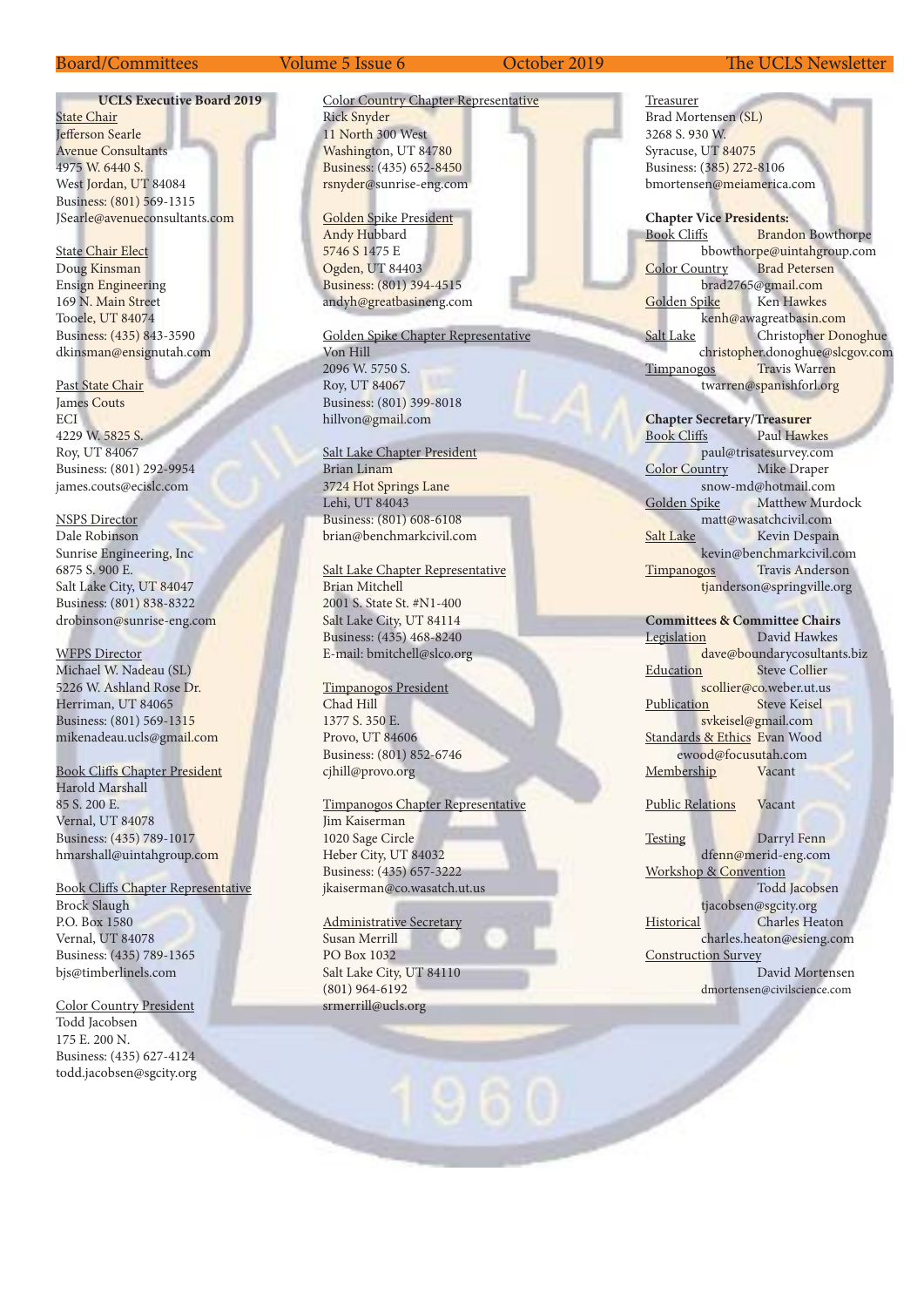### Man Who Thought he Bought First House Furious after it turn out to be 30 cm strip of land

If you're feeling a bit anxious about buying your first property, take some comfort in knowing you will probably do better than this bloke.

South Florida man Kerville Holness, a first-time auction bidder, thought he'd just landed an absolute steal after his \$13,000 bid won the online auction.

Unfortunately for old Kerville, his villa turned out to be a strip of land, measuring 30cm by 30m.

It's only worth \$72 (USD\$50)

The strip runs down the driveway of two adjoining villas, and extends under the mutual wall separating the properties. Adding insult to injury, officials say there's not much he can do about it.

 "If I'm vindictive enough, I can cut right through the garage wall and the home to get to my air space, but what use would that be to me?" Holness said told the Sun Sentinel.

"It's deception.

"There was no demarcation to show you it's just a line going through [the villa duplex], even though they have the tools to show that."

 Holness said the property appraiser photos linked to the auction site shows a villa being on the parcel he made a bid on. But the newspaper says the appraiser's site and information on the county's tax site show no building value.

-With Associated Press

#### **How it happened:**

A Ray White real estate spokeswomen has explained the intricacies of such a sale to 7NEWS.com.au.

She said the plot of council-owned land would have first been auctioned off to the two neighboring villas.

It's not uncommon, she said, for homeowners to try to extend their property by a few square metres to add value.

 However, Holness swooped in and most likely outbid the neighbors in an attempt to snatch a bargain - instead being left with the measly strip of land.

Without consulting a lawyer and doing his due diligence, she says, the blunder cost him thousands of dollars.

#### **Why sell the plot?**

The spokeswomen says it's common for small plots of land to be sold by the council once they serve their purpose. For most, it's land that used to cover piping which has since been made redundant.

 But a map with dimensions of the land is always included in the contract, and oversight the spokeswoman says falls on Holness' shoulders alone.

It's unclear what he will do with his 'villa', but it seems he's stuck with it for the time being.

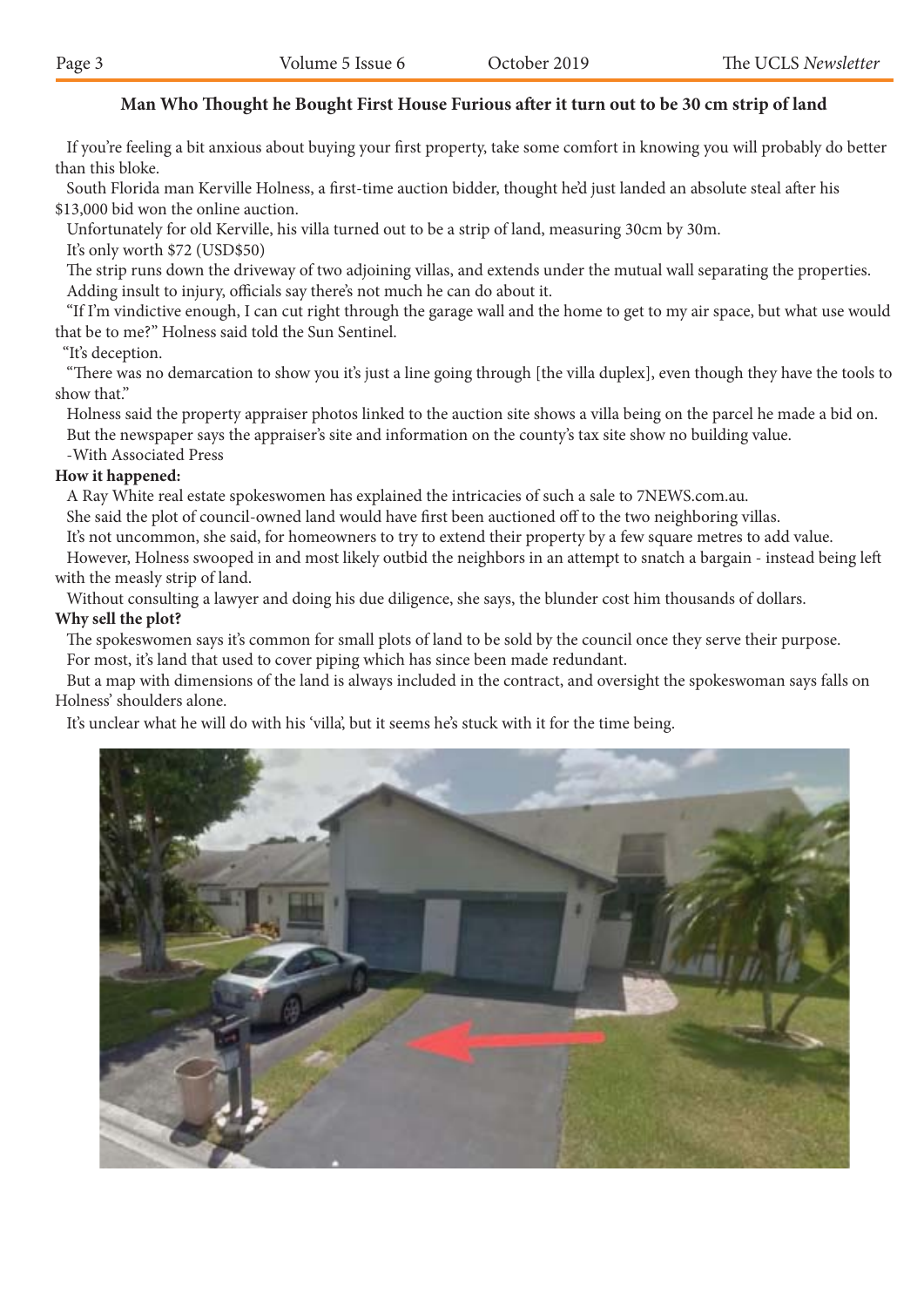### **Magnetic North Just Changed. Here's what that means?**

#### By: Maya Wei-Haas

 Magnetic north has never sat still. In the last hundred years or so, the direction in which our compasses steadfastly point has lumbered ever northward, driven by Earth's churning liquid outer core some 1,800 miles beneath the surface. Yet in recent ears, scientists noticed something unusual: Magnetic north's routine plod has shifted into high gear, sending it galloping across the Northern Hemisphere - and no one can entirely explain why.

The changes have been so large that scientists began working on an emergency update for the World Magnetic Model, the mathematical system that lays the foundations for navigation, from cell phones and ships to commercial airlines. But then the U.S. government shut down, placing the model's official release on hold, as Nature News first reported earlier this year.

Now, the wait for a new north is over. The World Magnetic Model update was officially released on Monday, and magnetic north can again be precisely located for people around the world.

 Questions still likely abound: Why is magnetic north changing so fast? What were the impacts of the update's delay? Was there really a geologic reason Google maps sent me off course? We've got you covered.

#### **What is magnetic north?**

 Magnetic north is one of three "north poles" on our globe. First, there's true north, which is the northern end of the axis on which our planet turns.

 But our planet's protective magnetic bubble, or magnetosphere, isn't perfectly aligned with this spin. Instead, the dynamo of Earth's core creates a magnetic field that is slightly tilted from the planet's rotational axis. The northern end of this planet-size bar magnet is what's known as geomagnetic north - a point sitting off the northwest coast of Greenland that's changed position little over the last century.

Then there's magnetic north, what your compass locates, which is defined as the point at which magnetic field lines point vertically down. Unlike geomagnetic north, this position is more susceptible to the surges and flows in the swirl of liquid iron in the core. These currents tug on the magnetic field, sending magnetic north hopping across the globe.

"The north magnetic pole is quite a sensitive place," says Phil Livermore, a geophysicist at the University of Leeds.

#### **What is the World Magnetic Model?**

James Clark Ross first located magnetic north in 1831 in the scattered islands of Canada's Nunavut territory. Since then, the pole has largely marched north, traversing hundreds of miles over the last several decades. (Curiously, its polar opposite, magnetic south, has moved little during this time.)

 To keep up with all these changes, the U.S. National Oceanic and Atmospheric Administration and the British Geological Survey developed what eventually became known as the World Magnetic Model, "so they would all be on the same map, essentially," says Ciaran Beggan, a geophysicist with the BGS.

The model is updated every five years, with the last update in 2015. Between each update, scientists check the model's accuracy against data from ground magnetic observatories and the European Space Agency's Swarm mission-a trio of magnetic-field mapping satellites that zip around Earth 15 to 16 times each day. Until now, this seemed sufficient to keep up with magnetic north's march toward Siberia.

 In the mid 1900s, the north magnetic pole was lumbering along at less than a hundred feet each day, adding up to less than seven miles of difference each year. But in the '90s, this started to change. By the early 2000s, magnetic north was chugging along at some 34 miles each year.

"Things are acting very strangely at high latitude," says Livermore, who notes that this increase seemed to coincide with a strengthening jet in the planet's liquid outer core. Though the events could be linked, it's not yet possible to say for sure.

 By early 2018, scientists realized that the model would soon exceed the acceptable limits for magnetic-based navigation. Something had to be done before the model's next regular update, slated for 2020.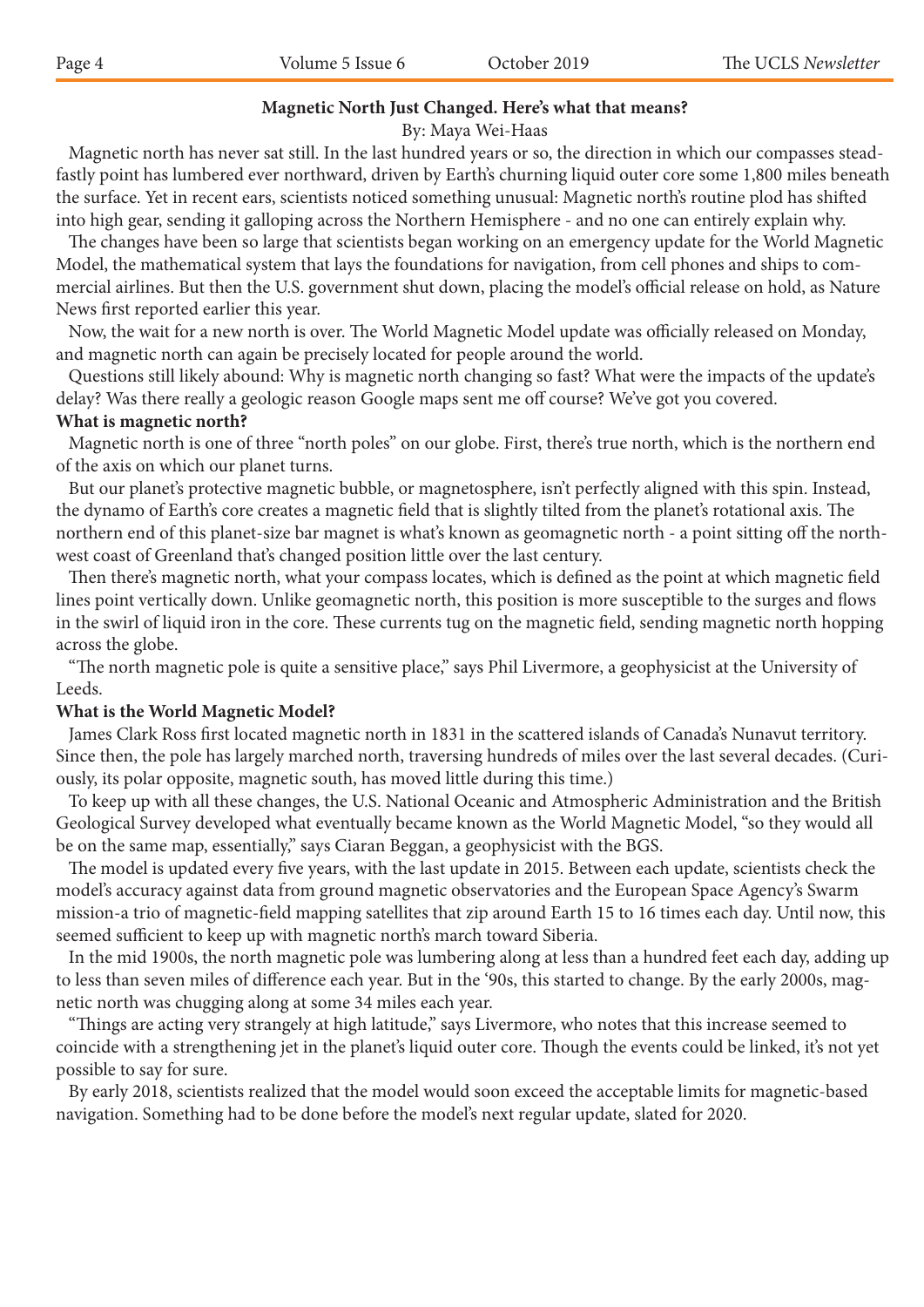Magnetic North Just Changed. Here's what that means? continued...

#### **Did the government shutdown upset navigation?**

To correct the model, NOAA and BGS scientists tweaked it using three years' worth of recent data. This updated version was pre-released online in October 2018. As Beggan explains, these include the model's primary users in defense and military - the U.S. Department of Defense, the U.K. Ministry of Defense, and the North Atlantic Treaty Organization.

The government shutdown delayed the comprehensive public release of the information, which includes online calculators, software, and a technical note describing the changes. In principal, everyone who uses magnetic navigation could benefit from this update, says Arnaud Chulliat, a geomagnetist at the University of Colorado in Boulder and a NOAA affiliate who worked on the update.

The model has found its way into many of our modern mapping systems, including Google and Apple, Beggan adds. But the difference is minor for most civilian purposes, and the changes are mainly limited to latitude above 55 degrees.

"The average user is not going to be overly affected by this unless they happened to be trekking around the high Arctic," Beggan says.

#### **What caused all this weirdness?**

Interest in these unexpected jolts is about more than mapping. The dance of Earth's magnetic field lines presents one of the few windows scientist have to processes that happen thousands of miles below your feet.

At the 2018 American Geophysical Union fall meeting, Livermore presented what he calls a magnetic field "tug-of-war" that may offer an explanation for the recent odd behavior. The north magnetic pole seems to be controlled by two patches of magnetic field, he explains, one under northern Canada and one under Siberia. Historically, the one under northern Canada seems to have been stronger, keeping the magnetic pole in its clutches. But recently, that seems to have changed.

"The Siberian patch looks like it's winning the battle," he says. "It's sort of pulling the magnetic field all the way across to its side of the geographic pole."

This may be a result of a jet within the core smearing and thus weakening the magnetic field under Canada, he says. The jet's increase in speed seems to have coincided with the last few decades of the magnetic pole zipping north. But he cautions about jumping to any definite conclusions.

"There may be a link there," he says. "It's not certain, but it could be."

#### **What's next for magnetic north?**

 It's tough to predict what will happen to the magnetic north pole - or whether it's even going to maintain its speed as it staggers toward Siberia, notes Robyn Fiori, a research scientist with Natural Resources Canada. The only thing that seems certain about magnetic north is its unpredictably.

 Rocks hold geologic maps of even weirder movements of the magnetic poles, suggesting that in the last 20 million years, magnetic north and south have flipped places multiple times. This seems to happen roughly every 200,000 to 300,000 years.

The exact causes behind these reversals remains uncertain. But the latest movement shouldn't have you in knots about an imminent flip.

"There's no indication that there's a reversal," Beggan says. "And even if there was a reversal, geological records show these things tend to take a few thousand years, at the very least." (What really happens when the magnetic field flips? Here's what we know.)

 Models of magnetic north suggest that this latest leap isn't even the strangest thing the pole has done in more recent history, Fiori adds. Before 1900, its wanderings likely once had a lot more wiggle and may include several hairpin turns in northern Canada that could have sent the pole on a brief southward stint.

"It all has to do with changes in the fluid motion of that outer core," she says. It's therefore hard to say if magnetic north's newfound speed is the new normal.

 "We know that the pole now is moving faster than it has for decades, but how often does that happen in the long historical record?" Inquires Geoff Reeves, a space scientist at Los Alamos National Lab.

 "We don't have any idea. What we know is what it's doing now is different, and that's always exciting scientifically."



"This would get me lots of candy 'cause I'd look really hungry.'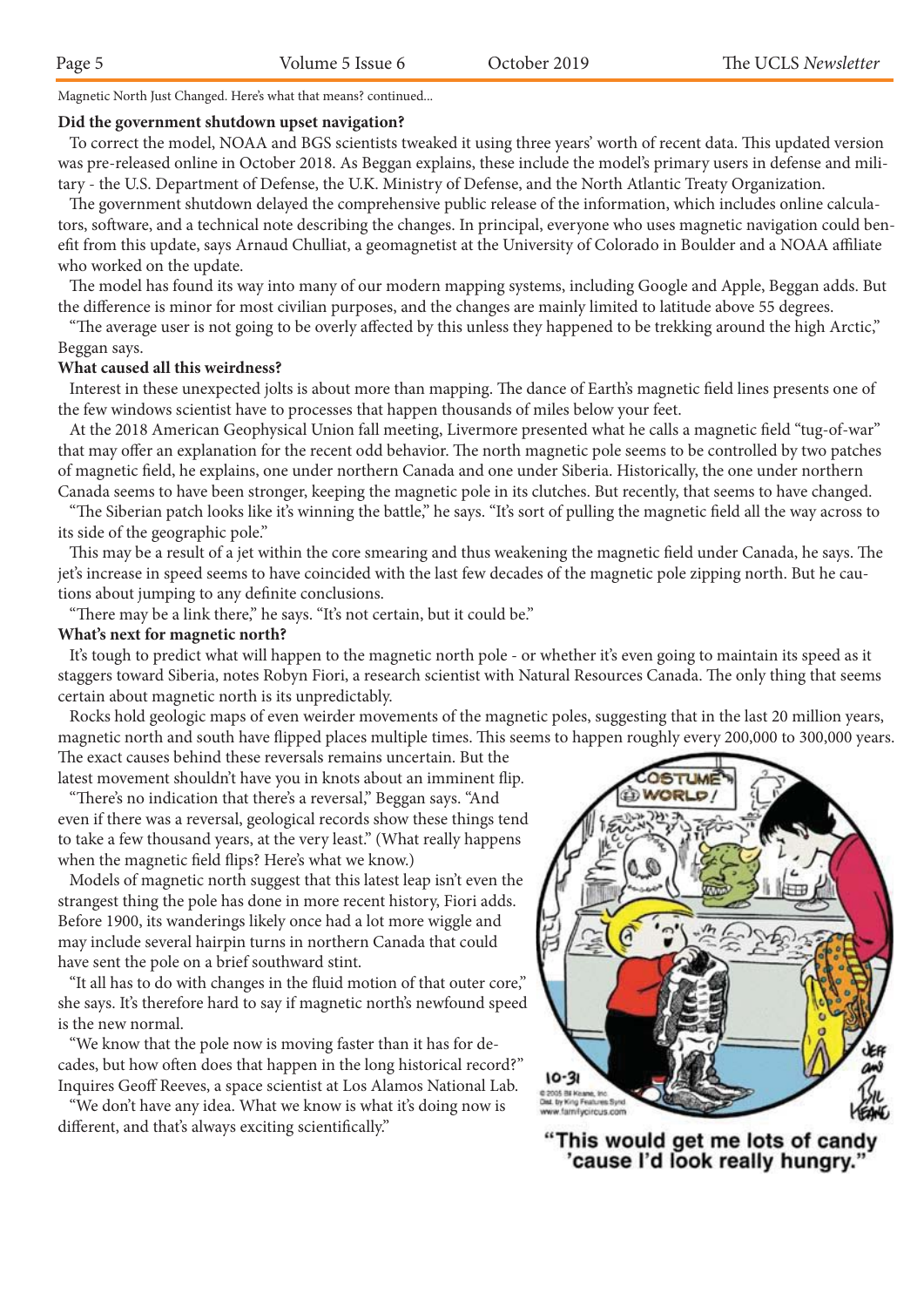

**WESTERN FEDERATION OF PROFESSIONAL SURVEYORS REPORT**

Since the last Western Federation of Professional Surveyors (WFPS) report in the previous Foresights, the WFPS board has met in Anchorage, Alaska on February 16,2019 and on June 14, 2019 in Las Vegas, Nevada. Quite a bit was discussed at these meetings including state reports, finalization of the new Western States Disaster Relief fund as well as the finalization of the new scholarship application to include two-year degree schools. Here are the highlights from the last two meetings .

### **HIGHLIGHTS FROM THE 13 WESTERN STATES**

**ALASKA (ASPLS) Steve Buchanan** - Current membership is 187. ASPLS has implemented a go-to-meeting service for Board of Director meetings and are looking at scheduling more frequent meetings for members dispersed throughout the state. The University of Alaska Anchorage Geomatics program continues to attract students and produce graduates (12-15 annually for the last 5+ years). Current enrollment is approximately 85 full-time students.

**ARIZONA (APLS) Mike Fondren** - Current membership is 578. Conference was held May 7-9 in Scottsdale with approximately 165 attendees. NSPS is revitalizing their Certified Floodplain Surveyor program and APLS has provided Arizona information to NSPS and has indicated their willingness to participate in the program. APLS has developed a right-of-entry (ROE) door hanger and is working on a Surveyors Guide to ROE. APLS is participating on a task force to revise the minimum standards previously adopted by both APLS and the Board of Registration. APLS is working with Mesa Community College to determine if a survey unit can be added to their construction/GIS program.

**CALIFORNIA (CLSA) Ray Mathe & Rob McMillan** - Current membership is 1684. CLSA Education Foundation provided several scholarships at the annual conference. CLSA legislative committee following SB 556: The bill includes a potpourri of items including issues on scope of practice, issues relating to protection of terms, some requirements on the Board of Professional Engineers, Land Surveyors & Geologists to notify other agencies regarding violations of law and penalty provisions. The bill passed out of the Senate Business and Professions Committee. BPELSG and ACEC are not in favor of the bill at this time.

**COLORADO (PLSC) Roger Nelson & Todd Beers** - Colorado AES Board is in the process of transferring the responsibility for approving SI exam candidate applications to NCEES. There will be emergency meetings over the next few weeks regarding the subject. The PLSC is attending meetings and participating in the discussions.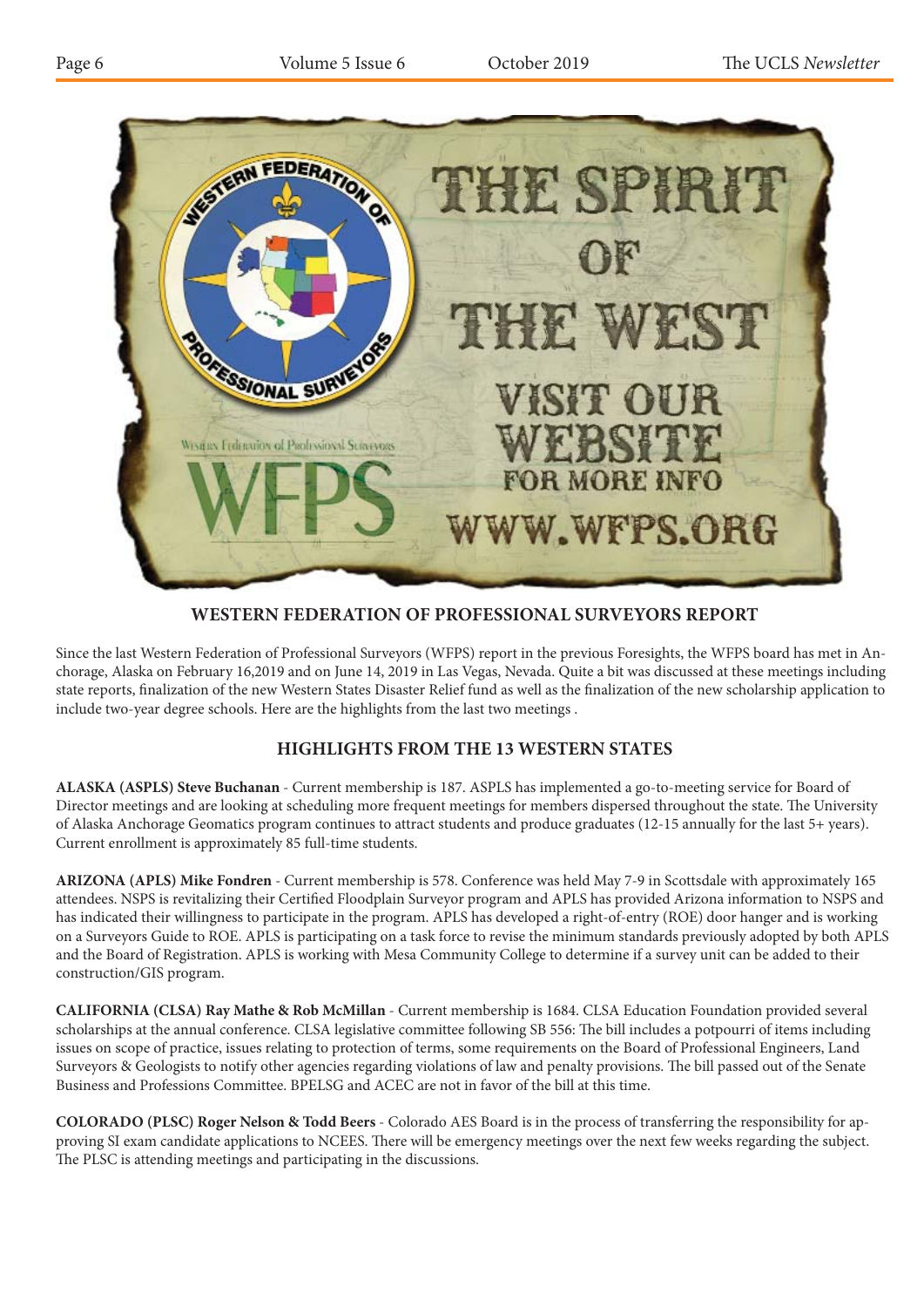|--|--|

Western Federation of Professional Surveyors Report continued...

HAWAII (HLSA) Meyer Cummins - Current membership is 88. HLSA worked with its members and crafted a bill, SB 898, to amend the current Land Court Deregistration Legislation and require land owners seeking deregistration to submit a File Plan and Regular System description of the deregisered parcels as part of the deregistration process. HLSA is also working on a new bill to address the lack of a statute of limitations for Land Surveyors in Hawaii.

**MONTANA (MARLS) Dick Smith & Russ Kluesner** - Current membership is 427. MARLS is continuing efforts to update their Standards of Practice Manual. Work is in progress for a 2020 update to the MSSLR to include new legislation from the most recent legislative session. MARLS is looking into offering both the LSI and CST exams on site at the 2020 Conference to be held in Great Falls, February 19-21, 2020.

**NEVADA (NALS) Nancy Almanzan & Matt Gingerich** - Current membership is 256. NALS recently held a strategic planning session which yielded 6 initiatives and several proposed bylaw changes. The initiatives are: 1) Recruit leaders at the chapter and state level; 2) Support the 4-year degree program; 3) Increase outreach and workforce development; 4) Representation; 5) Communications; 6) Develop benefits for unlicensed members. NALS board approved the formation of a Nevada Young Surveyors Network. They will be charged with identifying the young surveyors within the state and recruiting them to the YSN. The YSN will assist NALS in outreach and develop programs. Nevada passed a resolution in support of the requirement for the 4 year degree requirement for land surveyors. WFPS Delegates discussed a similar resolution and are working on a draft resolution for approval at the September meeting.

**NEW MEXICO (NMPS) Allen Grace** - Current membership is 230. New Mexico has a very active Young Suveyors Group and they are working with NMPS on high school outreach including a sandbox, scanning and drones. Legislation has been passed to allow the Board of Registration to develop a scholarship program which includes outreach projects as well as providing scholarship funds (up to \$100,000 annually) to engineering and surveying students.

**UTAH (UCLS) Mike Nadeau** - Current membership is 399. The Surveyors Historical Society Rendezvous will be in Salt Lake City September 18-21, 2019. UCLS currently supports TrigStar, the CST program and the boy scout merit badge programs. UCLS is working with a county in southern Utah that is requiring surveyors to show the entirety of a subdivision plat even if only amending one or two lots in the subdivision.

**WASHINGTON (LSAW) Ben Peterson & Jeff Lynch** - Current membership is 790. House Bill 1176 signed by the Governor May 21st separates the professional licensing Board from the general Dept. of Licensing and gives them control over their own finances. The Survey Map Recording Fee is increasing by \$4.50 to \$187.50 per survey map. New prevailing wage rates took effect in March 2019, in 26 out of 39 counties, increasing construction surveyor wages to \$132,620/yr for Party Chiefs, \$130,437/yr for Instrument persons, an \$122,574/yr. for Chainman. The union rate automatically becomes the prevailing wage rate in those 26 counties and are slated to increase by \$3/hr. in March 2020 and another \$3/hr. in March 2021.

**WYOMING (PLSW) Mark Corbridge** - Current membership is 262. PLSW is working with the GIS Community on a possible joint conference in 2020. County Clerks in Wyoming are no longer required to keep track books and are moving toward electronic only information. The University of Wyoming has a Minor in Land Surveying as well as a Land Surveying Certificate Program. PLSW is working with the Board of Registration and the University of Wyoming on an outreach program to elementary through high school students.

#### **WFPS OFFICERS 2019-2021**

The following board members ascended or were elected as officers for the 2019-2021 WFPS term. They will be installed at the meeting on September 14, 2019 in Reno, Nevada.

 Mike Nadeau (Utah) - Chair Ben Peterson (Washington) - Chair-Elect Mark Corbridge (Wyoming) - Secretary/Treasurer Matt Gingerich (Nevada) - Immediate Past Chair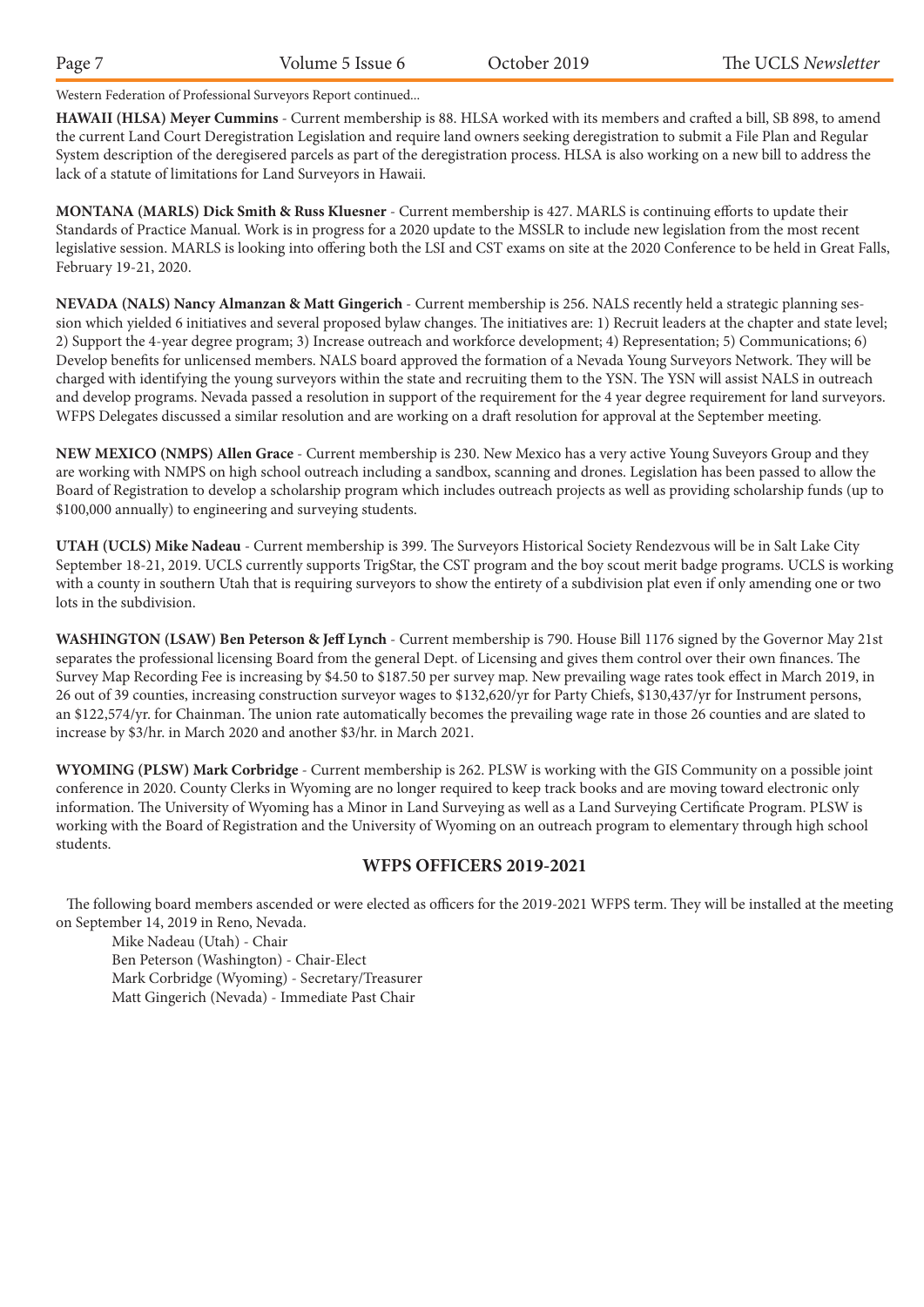Western Federation of Professional Surveyors Report continued...

#### **WFPS FOUNDATION**

The WFPS Disaster Relief and Scholarship fund has been established through the NSPS Education Foundation. Donations are now being accepted. The criteria and application information has been sent to all State Associations and can be found on the WFPS website. Urgent assistance is needed for land surveyors that have been affected by the California wildfires.

The WFPS Foundation has awarded a California surveyor relief funds to aid after their home and all belongings were lost in the recent California wildfires.

> Donations can be made mailed to WFPS: 526 South E Street, Santa Rosa, CA 95404 https://www.nsps.us.com/donations/donate.asp?id=18191

#### **WFPS AREAS OF FOCUS**

#### Providing Resources to Benefit State Associations

WFPS is dedicated to providing resources to state associations. Following are a few of the resources that are available:

- **1. Speakers Burearu**
- **2. Article Bank for Assocation Magazines**
- **3. STEM Outreach Flyer**

#### Serving as a Regional Voice

WFPS has adopted a resolution to support Quality Based Selection (QBS). The resolution is attached for your use. Should your state need a letter of support from WFPS regarding a QBS issue please contact the WFPS Office at admin@wfps.org.

 WFPS sent a letter of support of the Amicus Brief prepared by NSPS to the Louisiana Supreme Court in the case of Crooks vs. the State in support of the effort to the reconsideration of the court ruling.

 WFPS has adopted an elevator pitch to provide a quick response to what a surveyor does: "We're really good at math and measuring. We use light beams, satellites and drones. You know that GPS in your car or phone? Well, that's accurate to about 10 feet. Good enough to get you to a restaurant or Home Depot. The stuff we use? We're talking millimeters - about the thickness of a dime. Did you know there's four faces on Mt. Rushmore and three of them are surveyors. The other guy started the Panama Canal and got teddy bears named after him. We also show you the limits of what is probably the most expensive thing you will ever own - your property - so you stay friendly with your neighbor and out of court. And when you make your fortune, and that ship pulls into harbor with your new jetblack BMW? Well, we surveyed the sea floor to make sure it doesn't bottom out. you know those steep curves on the NASCAR tracks? A surveyor laid those out ... just right so the cars don't jump over the top. Well, sometimes they do anyway! And when you get back from your Caribbean cruise, and it's been pouring rain and your plane lands at 200 miles per hour at (name of airport)? You know why you don't skid off the runway and make the 11 o'clock news? Because we banked the runway so the water runs off. We saved your life. Your welcome."

#### About WFPS - PowerPoint

Get to know WFPS and how we serve the 13 western state surveying association. Visit the WFPS website, click "About WFPS" and download the WFPS PowerPoint.

#### What can WFPS do for you

As always, I challenge the UCLS members to bring up surveying issues that can be brought to WFPS on a regional platform. As your director to the WFPS and incoming chairman of WFPS, I represent you. So please don't hesitate to contact me at Mike-Nadeau.UCLS@gmail.com.

Michael Nadeau, PLS/CFedS

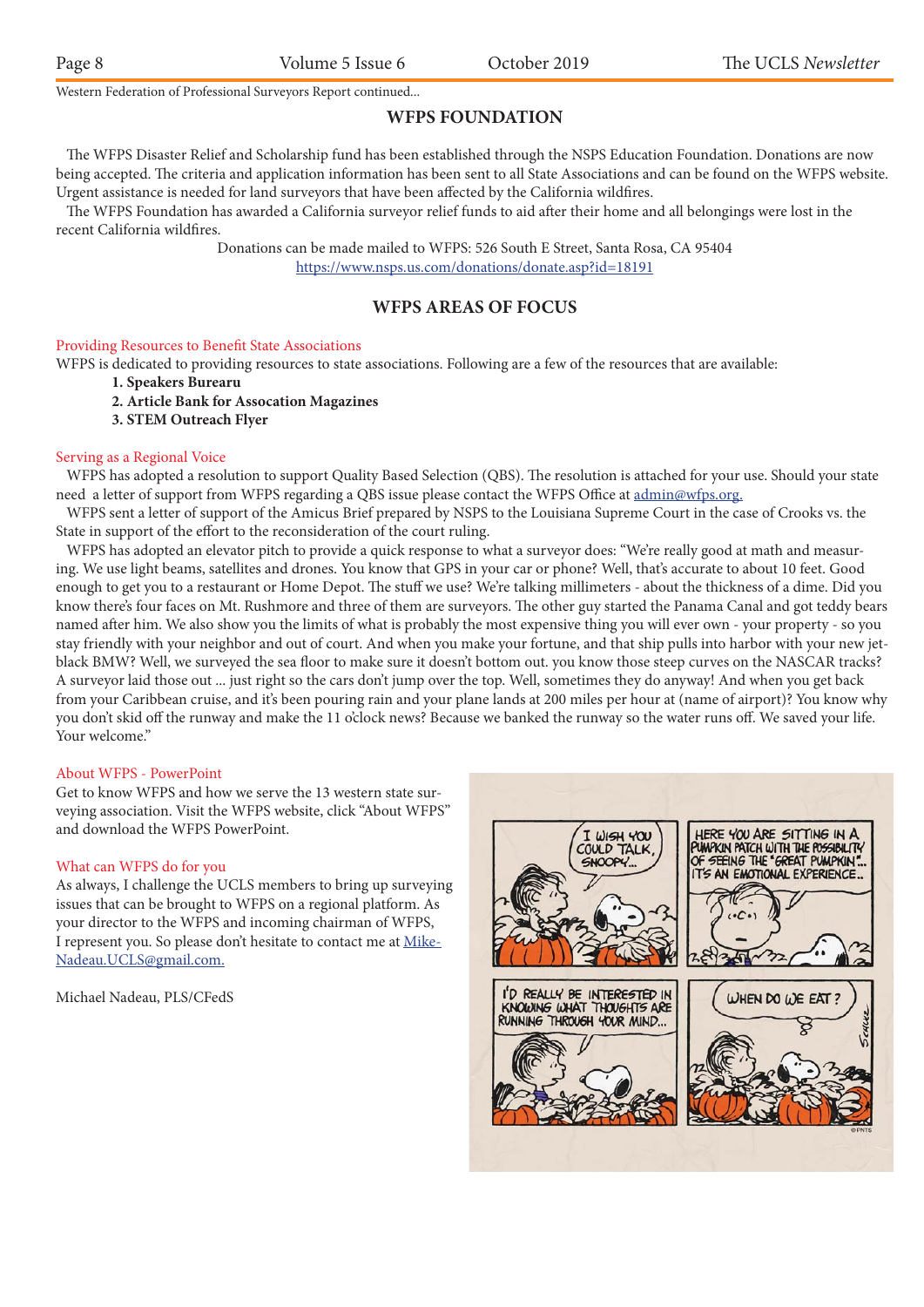#### **Sight Distances - Seeing What Really is There**

This is a story of reading between the lines of a subdivision approval, and the enduring need to "dig a bit deeper".

A land owner (let's call him Bill) wanted to subdivide a piece of property on a fairly busy public road. The planning board told Bill hey would not approve the plan unless he satisfied sight distance requirements by clearing trees located on the abutting lot to the north. Problem was, the abutting lot was owned by someone who did not want the trees removed (or just didn't want Bill subdividing his land).

The abutting lot had been created in 2001. The subdivision plan identifies a strip of land between the road and a dotted line as "Proposed Roadway Easement" and "Proposed Road Widening Easement." The trees the town wanted removed were located within this area. The initial questions, therefore, was whether Bill had the right to force his neighbor to cut the trees.

In researching that question, we reviewed all the records we could find concerning the 2001 subdivision. We also reviewed the town ordinances in effect at that time.

The planning board minutes indicate the board noted the road was a "collector" road, requiring a width of 60 feet. The minutes indicate the applicant agreed to make "the easement notations on the plan." That is where the matter fell of the rails.

The subdivision plan does, indeed, characterize the additional land required to get the 60 degree as an easement, but the planning board mandated a 60 degree wide road, not a road with a private easement appended to it. In fact, the planning board only had the power to require a 60 degree public road, and the abutter could have acquired subdivision approval only with a 60 degree wide public road.

 In other words, notwithstanding the loose language stated in the minutes and thus on the plan, what actually transpired was the dedication of the amount of additional land needed to widen the existing Class V road 60 degree. (There is no such thing as a Class VI shoulder within a Class V highway.) Given that the majority of town highways are in the nature of easements rather than fee title, referring to the new section of road as an easement is not inconsistent with the intent to widen the highway. As with the interpretation of town meetings, intent governs - not the wordsmithing.

The existence of the trees in the public way implicated the town's obligations under RSA 231:150. Municipalities have an obligation to "cause to be cut and disposed of, from within the limits of town maintained highways, all trees and bushes that may...pose a safety hazard...to the traveling public..." Given the town itself, through its planning board, insisted the trees in question be removed for safety (sight distance) reasons, the town's obligations were clear.

 Clearing trees and other growth within the right of way has certain requirements set for 231:139 - 156, one being notice to abutters for trees having a circumference of 15 inches or more at a point 4 feet from the ground.

The moral of this story might be to "question authority," particularly in the context of roads. Had we simply seen the word "easement" and assumed no public road was implicated, we may not have gotten very far, and our client may not have obtained approval of their modest subdivision. Taking the additional step of reviewing the 2001 subdivision records completely changed the meaning of what was written on the subdivision plan.

#### **Reprinted from the TBM - the New Hampshire Land Surveyors Association Newsletter**

**July "Where is it"** 



## Timothy Wolf of Artisan Surveying was the first UCLS member to

identify the location of the first weather station in Utah. In 1870, the first United States Government weather station in Utah was erected in the Town of Corinne in Box Elder County. The War Department Signal Services, U.S. Army Division of Telegrams and Reports installed the station for the benefit of commerce. William W. McElroy was its observer until March 13, 1874 when the station was moved to Salt Lake City.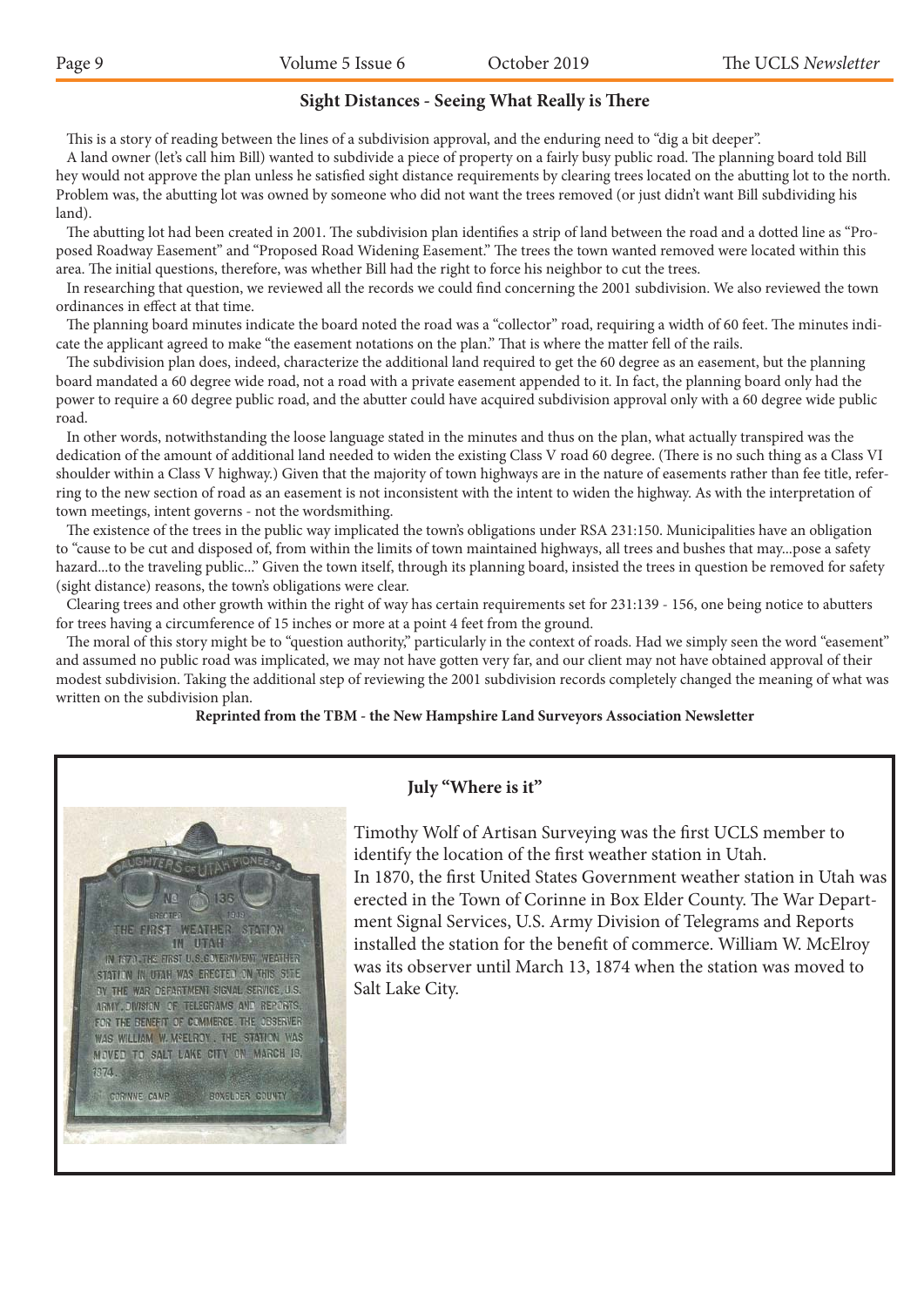#### **LAND SURVEYING AND GIS: IT'S TIME TO EMBRACE THIS PARTNERSHIP**

Published on May 23, 2017

By: Tim Hoffer VP Underground Services (Softdig)

Binary thinking is one of the quickest ways to underperform in a three-dimensional world. That there ever was a dichotomy between land surveying, or creating precision measurements of a landscape, and GIS, enabling modern applications to make optimized use of these measurements, is unfortunate. GIS pros call surveyors stodgy, while surveyors look at GIS as unscientific. Supposing that the worst of these stereotypes were true. Wouldn't this naturally cause one to think of a collaborative effort as the way to shore up weaknesses in both philosophies?

The truth is that GIS is as accurate as it has to be to fulfill its core competency - systems integration. Land surveying is as innovative as it needs to be to fulfill its core competency - canvassing. In order to optimize the positive aspects of both disciplines, we first need to understand where the problems come from.

#### THE WAR OF MISUNDERSTANDING BETWEEN LAND SURVEYING AND GIS

 Because land surveyors and GIS professionals are both assessing the same basic asset - land - professionals from either side may consider the way assessments are made on the "opposing" side to be pointless or inefficient. However, the purpose for which a surveyor and a GIS man would be taking stock of a parcel is completely different. For instance, a homeowner who is looking to precisely locate the boundary line around a property cannot call either a surveyor or a GIS guy. That homeowner would need to call a land surveyor specifically. A reputable GIS professional would be quite up front that assessing land for the purposes of taxation or boundary location are beyond the scope of his jurisdiction or competence.

 However, if a landowner is looking to create a suitability analysis for a construction project, the surveyor would have to take a backseat. The GIS specialist is the person to call for this type of assessment, although the surveyor may be looking at a very similar data set.

 Consider a huge rock sitting in the middle of an acre of land. Both the surveyor and the GIS specialist will be able to tell you it is there. However, only the surveyor can tell you if the rock is completely within the boundaries of your land parcel, and only the GIS guy would be able to assess the tools it might take to remove the rock to put a house there.

 Surveyors may automatically assume that anyone calling himself a "geographic information systems" professional should have the same capacity as the surveyor. GIS pros may assume the same thing. The truth is that both disciplines are far too complex for either to master the other without specialized training. This will only become more true as technology improves and becomes more demanding of its human monitors.

#### A VARYING SCOPE OF PRECISION

Both GIS professionals and land surveyors become incredibly precise, but at two completely different times and for different purposes.

The land surveyor may not be as precise when measuring the horizontal coordinate of a topographic feature. However, the surveyor is incredibly precise when placing this feature in relation to other features. The GIS professional perceives location as the single most important aspect of every topographic feature that it measures, and its relative position is less important.

#### MATCHING TECHNOLOGIES

 According to some GIS-survey hybrid professionals, GIS tech has yet to catch up with the amount of data that a surveyor can generate. The original purpose of GIS was for natural resource management, and hardware development companies are only beginning to see returns from investing in other applications. The scale of data that surveyors currently create is also better served in a database, a cultural shift that GIS pros have yet to fully implement.

 At the same time, 3D tools, HD imagery, terrestrial scanning and light detection and ranging (LiDAR) are, at times, giving surveyors mare than they can handle. Surveyors should not overlook the fact that they are perhaps expecting GIS tech to expand at a rate faster than surveyors themselves have been able to cultivate. For instance, GIS is making CAD obsolete on some projects requiring full-scale system management of assets-a shift that many surveyors are less than willing to acknowledge, much less implement. LAND SURVEYING AND GIS - TWO COMPLEMENTARY DISCIPLINES

Surveying and GIS are fraternal twins growing up beside each other, play fighting in the sandbox to the greater end of improving the strength of both. When both of these brothers grow beyond their training stage and realize they better serve each other in cooperative tandem, we can expect to see some incredible strides forward in environmental surveying. Hybrid technologies are already being established that foreshadow this stage of technology.

The markets that can fully employ HQ survey data are increasing - legal land surveys are no longer the only application of elite surveying efforts. Volumetric modeling, 3D visualization, architecture measurement and precision farming are relatively new disciplines that will require the cooperation of surveyors and GIS professionals to get to the money. Governments have also begun to require hybrid tech efforts to complete huge projects, including the European initiative SESAR and ERTMS and America's Gen Air Traffic Control and Positive Train Control.

 New economies are driving new technologies. Open standards, such as those advocated by the Open Geospatial Consortium and Open GIS, are being used more often to generate a higher degree of interoperability between systems and less time spent porting applications. GIS technology is quickly applying itself to surveying techniques, most notably LiDAR.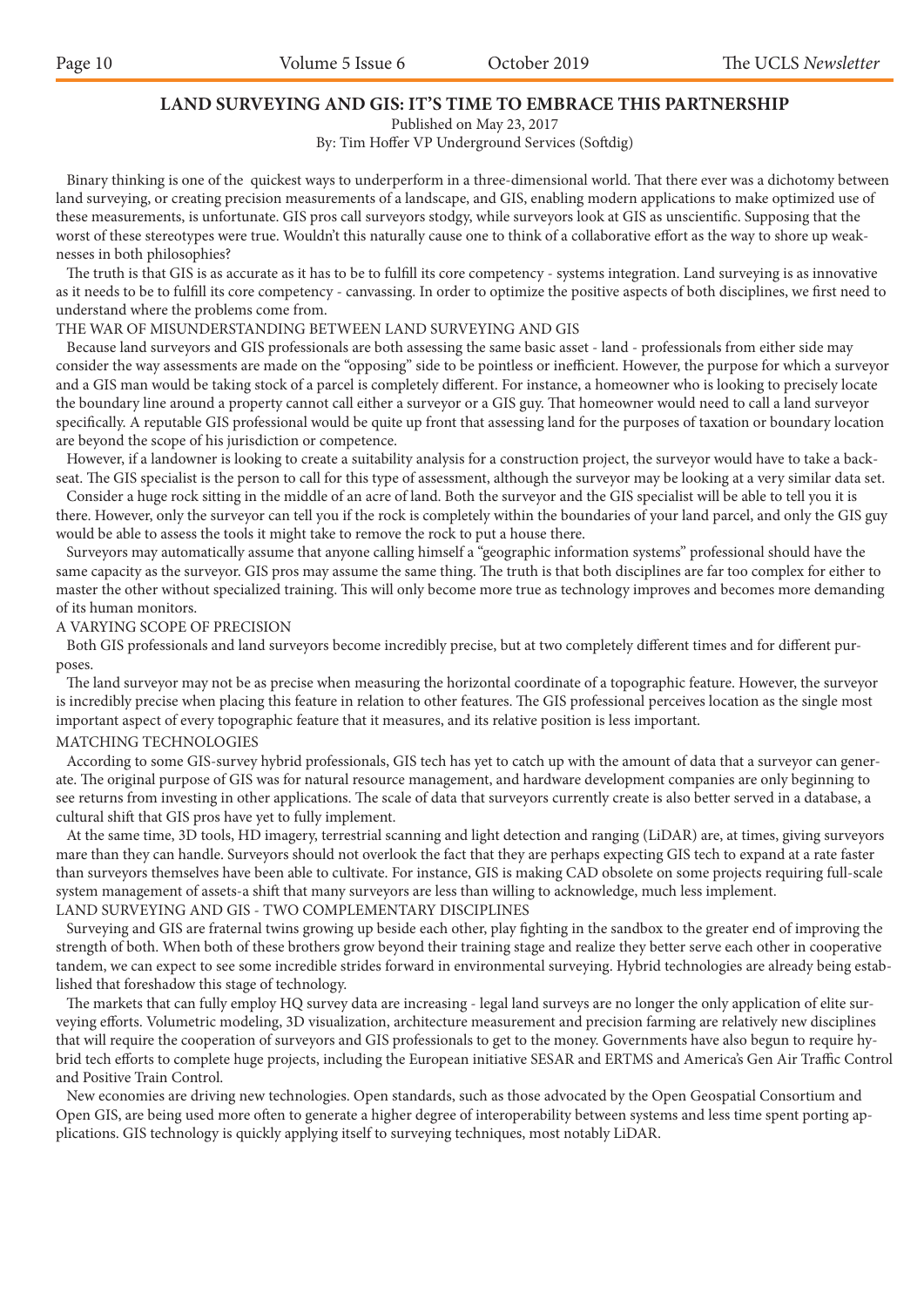Land Surveying and GIS: It's Time to Embrace this Partnership continued...

GIS is the already preferred philosophy/technology for managing data culled from modern surveying tech-mobile mapping, LiDAR and laser scanning. As these tools become more precise, surveyors will have no choice but to rely on the only technology with the scale and power to handle them.

 In short, leaders in the surveying and GIS industries are all beginning to recognize the opportunities that come with cooperation. For those professionals on both sides who are looking to expand their horizons, it is time to embrace this partnership.

For more information on GIS services that we provide, call us at (800) 545-1531 or use our online estimate request form.



#### **Kim Lundeberg**

Kim was born on August 7, 1951 and passed away on Thursday, July 5, 2018.

Kim was a resident of Murray, Utah at the time of passing. Kim was an active member of the US Navy during Vietnam. A viewing will be held on Friday, July 13, 2018, at 2:00 p.m. at Jenkins-Soffe Funeral Home, 4760 S. State Street, Murray, for close friends and family, followed by a memorial service at 3:00 p.m.

#### **Dan E. Knowlden**

Dan E. Knowlden, of Springville, returned to his spiritual home on Sunday September 8th, 2019, surrounded by his devoted family. Dan was born in Tooele, Utah on February 21, 1947, the son of Jack D. and Lucille Lawrence Knowlden. He was raised in a large military family. He moved a lot while growing up and lived in Japan, Taiwan, and Alaska.

Dan graduated from Anchorage High School. During the summer after graduation he worked for the FAA doing surveying in remote areas of Alaska. He loved this work and decided to make it his career. After completing the necessary training and earning the required certifications, he worked for the state of Utah for 31 years as a Design Engineer, and as a Right of Way Engineer until his retirement. He received a prestigious award for the work he did on the Intersection of University Parkway and State Street in Orem. (At that time, it was the busiest intersection in Utah). Dan was one of the few engineers asked to be on the design committee for the I-15 corridor project. He was well known and respected for his work. Additionally, he worked for two private surveying companies after his retirement. Dan was also a member of UCLS (Utah Council of Land Surveyors).

 Dan married his Eternal Companion and Sweetheart, Patricia Ann Mitchell on November 4th, 1970 in the Salt Lake City Temple. Dan was a member of the Church of Jesus Christ of Latter-Day Saints. He served an LDS mission in the Central Atlantic States. He has held many church callings including Bishop and Branch President. Later in life he and his wife Patricia served an LDS mission in Seoul, Korea. He absolutely loved the Korean culture, food, and the people there. He has been a man of service and is well loved by those he has served.

 Dan loved to read- especially action-packed books. He enjoyed yard work and home improvement projects until his health no longer allowed it. He loved to travel. He had been on many cruises, a return trip to Korea, Hawaii several times, and of course the yearly family trip to Snowbird for a week in September.

Dan is survived by his wife Pat, five children Jennifer (Russell) Robbins of Wasilla AK; Emily (Roger) Edwards of Pleasant Grove UT; Collette (Randee) Robbins of Evanston WY; Dan E. (Shelly) Knowlden of Spanish Fork, UT; and Kimberly (Dave) Carroll of Springville UT, Mother Lucille Knowlden, Siblings Jean Arbogat, Kathleen Smith, Diane Knowlden, Emma Berry, Faith Ball, Becky Rahimzadegan, Chris Knowlden, his 12 grandchildren Sarah, Kory, Kyle, Kade, Casey, Mattison, Hunter, Austyn, Jett, Bren, Charli, and Parker, and 6 great-grandchildren Tucker, Addison, Tage, Paisley, Jack, and Sophie. Dan was preceded in death by his Father Jack D. Knowlden, Brothers Dennis Knowlden and Jay D. Knowlden, and his precious twin sons Jeremy and Jeremiah Knowlden.

 Dan was diagnosed with terminal liver cancer in May of 2018 and fought so hard to stay here with us. We are so proud of him for his positivity, strength, and courage - he truly endured to the end. "Behold, I am the law, and the light. Look unto me, and endure to the end, and ye shall live; for until him that endureth to the end I will give eternal life." 3 NE. 15:9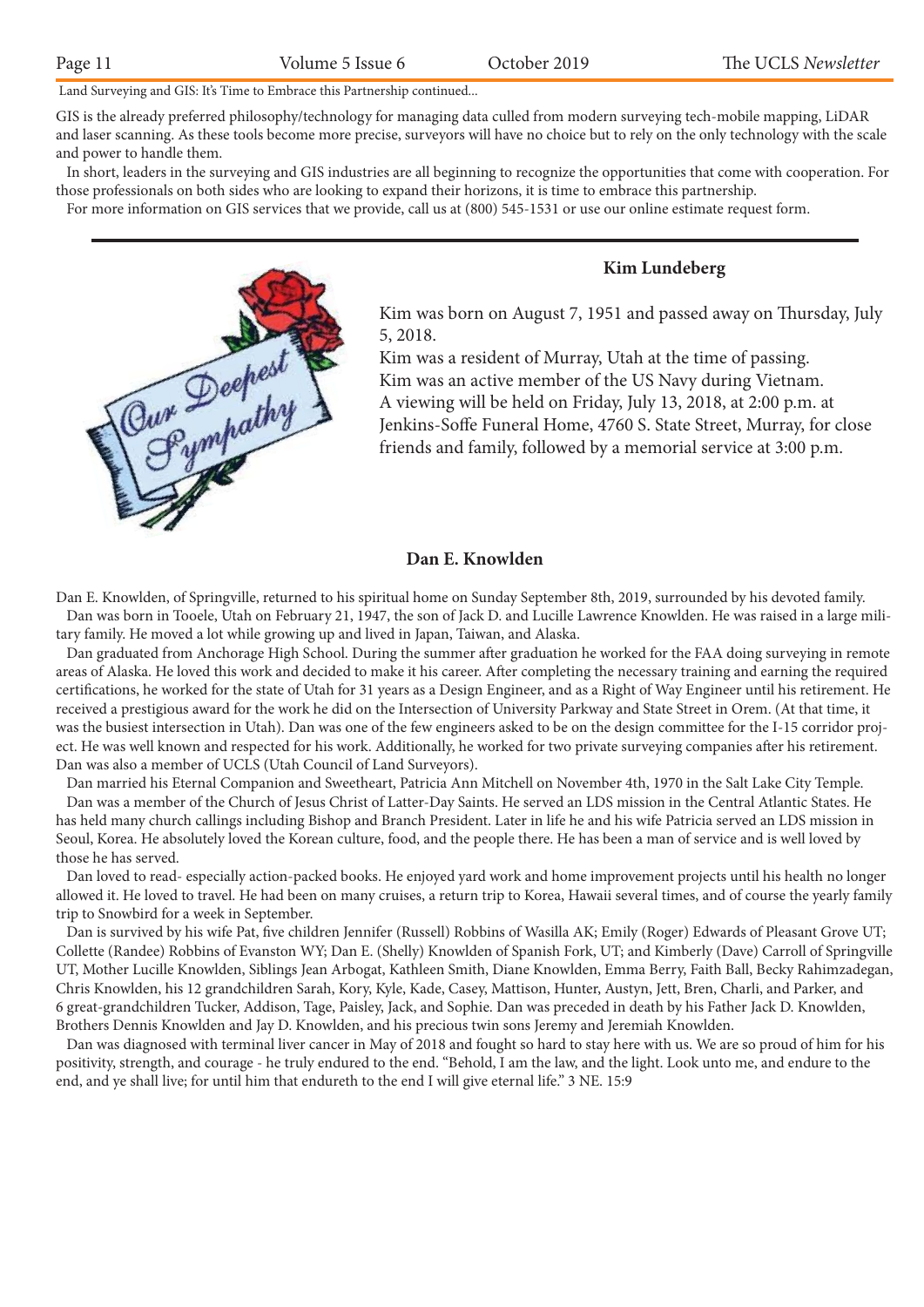#### **Why are ice cream and fruit concoctions called "sundaes?"**

The year was 1881 in the small town of Two Rivers, Wisconsin and it was a Sunday. A patron was on his way to a local drug store and ice cream parlor. When he arrived at the small ice cream parlor, he ordered an ice cream soda which was a very popular treat at that time. Unfortunately for him, the owner of the ice cream parlor, couldn't serve him his ice cream soda because recent "Blue Laws" had labeled soda as "scandalous" and not appropriate to be sold or consumed on the Sabbath. Instead of sending George away empty handed, Edward served him a generous scoop of ice cream with chocolate syrup drizzled on top; an ingredient that was previously only used in ice cream sodas. Even though the treat was missing an important ingredient, soda, it grew in popularity and earned the name, "Treat for Sundays." It wasn't long before more and more customers began asking for the "Sunday" treat, further solidifying its name. To avoid offending those devoutly religious, the treat received an official title of "ice cream sundae." The misspelling of Sunday was purposeful to assure religious leaders that the treat was not named after the Sabbath.

#### **Why are boxing rings called "rings", despite being square-shaped?**

The name boxing "ring" is a relic of ancient times when a physical fight between two opponents took place within a roughly drawn circle on the ground. Also, viewers gathered around the two fighters in a roughly circular manner, forming a "ring" of spectators. Although boxing matches are now conducted in square-shaped areas, such spaces are still called "rings." Almost a hundred years after that set of standardized rules emerged for the sport of boxing, the Pugilistic Society introduced the first square ring in the year 1838, which was basically a 24 foot square. This is another reason why the ring where two boxers fight is also referred to as the 'square circle'.

#### Why is a drink given to you after a drinking binge called "the hair of the dog?"

The fuller version of this phrase, that is, "the hair of the dog that bit me", gives a clue to the source of the name of this supposed hangover cure. There was a medieval belief that, when someone was bitten by a rabid dog, a cure could be made by applying the same dog's hair to the infected wound. I wonder how many people managed to get bitten again when trying to approach the aforesaid dog to acquire the hair to achieve this completely useless remedy. While the "hair of the dog that bit us" is a useless rabies treatment, the taking of additional alcohol to cure a hangover has some scientific basis. The symptoms of hangover are partly induced by a withdrawal from alcohol poisoning. A small measure of alcohol may be some temporary relief, even if in the longer term it makes the hangover worse.

#### **Quick Facts:**

If you look at a computer keyboard, any keyboard, you'll notice two little bumps on both the F and J keys. If you ever took a class in high school on how to type, you probably know why those bumps exist on those keys. For the rest of you, those bumps are there so users can find their way on the keyboard while keeping their eyes on the screen. If you are typing with two hands the proper way, your hands will be set up so that your left pointer finger is on F and your right pointer finger is on J. Without having to look at the keyboard, you just have to feel these bumps with your fingers to know that your hands are aligned properly and ready to get to work.

An estimated 80 percent of creatures on Earth have six legs.

The first email was sent over the Internet in 1972.

The distress signal before SOS was CQD, which meant "come quick danger."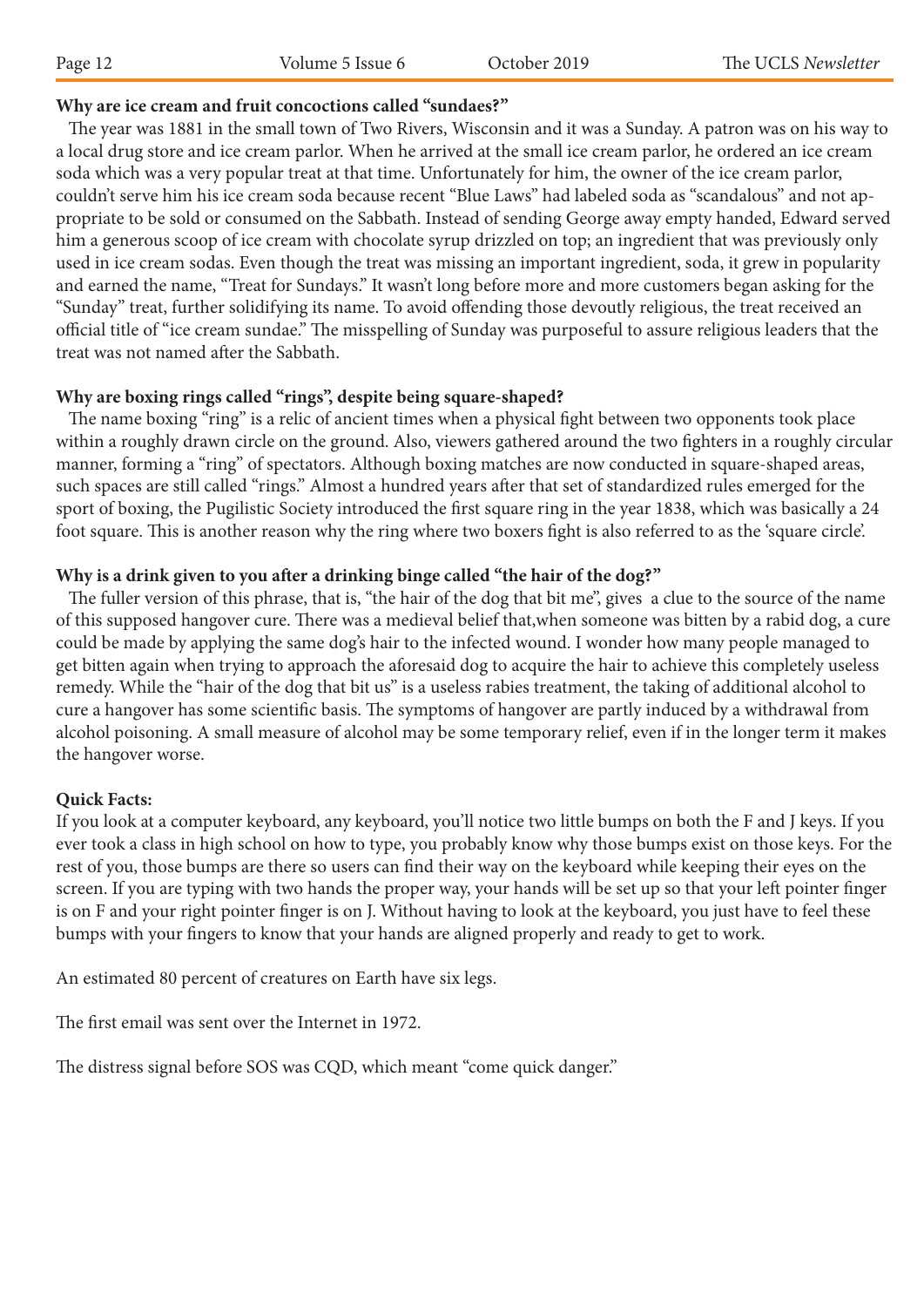

## **UTAH COUNCIL OF LAND SURVEYORS FALL FORUM 2019**

# **SURVEY TECHNICIAN TRAINING**

NOVEMBER 8, 2019<br>8:00am - 5:00 pm, RM SI 077

### **SALT LAKE COMMUNITY COLLEGE**

REGISTRATION FOR FORUM AND EXAM ARE SEPARATE SEE BELOW FOR DETAILS.

#### What will be taught?

**CST Exam Preparation Review** (you do not need to be take the Exam to<br>attend the fall forum)

#### **Level I CST Review**

A basic knowledge of field operations and types of surveys as well as familiarity with field equipment and procedures used in these functions. Additional skills required include computational ability, survey note taking, drafting/CAD, and map reading. No experience or surveying education

Level I knowledge plus a more LeverT knowledge plus a more<br>knowledge of comprehensive field note<br>taking, plan reading and preparation.<br>Detailed working knowledge and<br>application Field: standard field<br>equipment Office: of related computer<br>hardware and s Field: 1.5 y

alt Lake າວັງລັງ ນາງງາກປະທູລາກີເດັ Coll

 $m m L$ cuth Redy Salt Lake City, U and Industry E

#### **Training for:**

Office and Field Survey Technicians, Engineers, Grade Checkers, Crew Chiefs and Crew members, Excavators, Contractors, Students, etc

### **Registration Deadling Oct 31**

Fall Forum Registration on the UCLS<br>website http://www.ucls.ord:Exam.not Required, but late fee applies +\$10

CST Exam Registration separate http://www.nsps.us.com and navigate to Programs then Certified Survey Technicián (CST)

Registration for UCLS Fall Forum on the 8<sup>th</sup> is \$20. Lunch is not included, but can be purchased on campus or nearby.

NSPS Exam on the 9th Application Fees Student/ Veterans Examinee: \$120,00 Other  $F_X$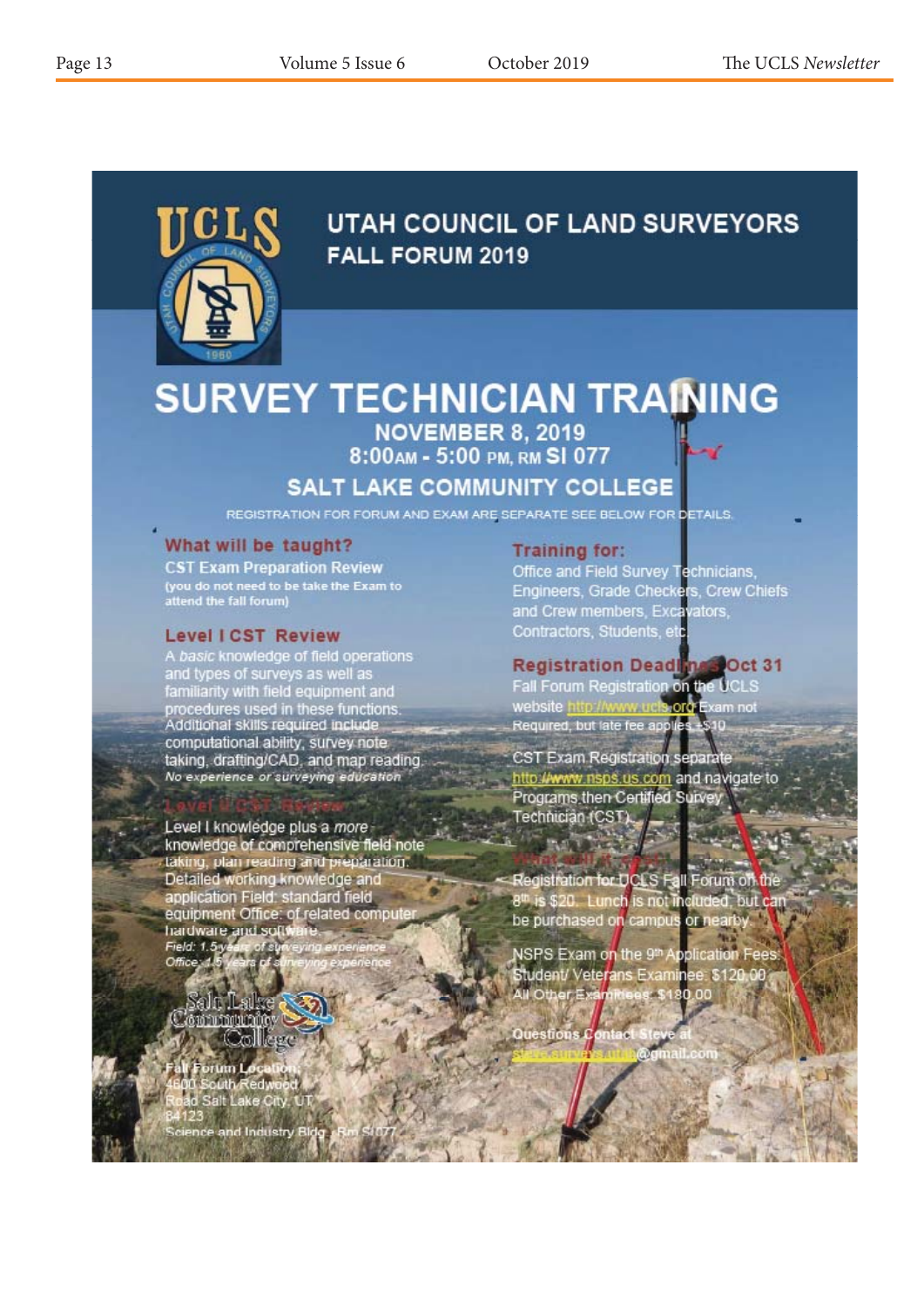## **Utah Council of Land Surveyors 2020 OFFICERS NOMINATION FORM**

Naminans anst be Licensed Mambers of UCLS

Please nominate yourself or those you would like to see yeare as officers of UCLS. The nomination ballot must be received. by the UCLS Nomination Committee on, or before November 3, 2019. If additional space is needed for the biography, please add a second page. These people consinated who have no biography attached will appear that way on the voting ballot.

#### **STATE OFFICERS**

#### **STATE CHAIR-ELECT**

Job Description State Class Elect Attend approximately six UCLS State Romative Board meetings held throughout the state per year. Assume State Chair position during the second year and past chair position during the third year. As State Chair stiend and conduct the above-mentioned board meetings, oversee all state UCLS business, appoint committee chairs, and attend or appoint an attendee to various meetings.

#### **CHAPTER OFFICERS**

#### **CHAPTER PRESIDENT**

Job Description Chapter Presidents: Hold chapter board meetings to carry out chapter business, plan and conduct at least 4 chapter member meetings, attend. the UCLS State Board meetings mentioned under Claric-Rect duties, serve as a linism between the state bond and a UCLS committee.

#### **CHAPTER VICE-PRESIDENT**

**Job Description Chapter Vice-President: Acrist** chapter president, attend chapter meetings, and assume responsibilities of the chapter president in his absence

#### **GOLDEN SPIKE CHAPTER**

**REPRESENTATIVE - 1 YEAR TERM** Job Description Chapter Representative: Assist chapter president, attend chapter and board meetings, represent chapter at the state board meetings mentioned under Chair-Rect daties, serve as listens between the state board and a UCLS committee.

| Office Nominated Party and the control of the control of the control of the control of the control of the control of the control of the control of the control of the control of the control of the control of the control of<br><b>Chapter Affiliation Chapter Affiliation</b><br><b>Years in Surveying the contract of the Survey Age of the Contract of the Contract of the Contract of the Contract of the Contract of the Contract of the Contract of the Contract of the Contract of the Contract of the Cont</b><br>Yean in UCLS Association<br>Accomplishments and Corrent Survey Activity<br>Why you wish to run for office or nominate this person? |  |
|---------------------------------------------------------------------------------------------------------------------------------------------------------------------------------------------------------------------------------------------------------------------------------------------------------------------------------------------------------------------------------------------------------------------------------------------------------------------------------------------------------------------------------------------------------------------------------------------------------------------------------------------------------------|--|
|                                                                                                                                                                                                                                                                                                                                                                                                                                                                                                                                                                                                                                                               |  |
|                                                                                                                                                                                                                                                                                                                                                                                                                                                                                                                                                                                                                                                               |  |
|                                                                                                                                                                                                                                                                                                                                                                                                                                                                                                                                                                                                                                                               |  |
|                                                                                                                                                                                                                                                                                                                                                                                                                                                                                                                                                                                                                                                               |  |
|                                                                                                                                                                                                                                                                                                                                                                                                                                                                                                                                                                                                                                                               |  |
|                                                                                                                                                                                                                                                                                                                                                                                                                                                                                                                                                                                                                                                               |  |
|                                                                                                                                                                                                                                                                                                                                                                                                                                                                                                                                                                                                                                                               |  |
|                                                                                                                                                                                                                                                                                                                                                                                                                                                                                                                                                                                                                                                               |  |
|                                                                                                                                                                                                                                                                                                                                                                                                                                                                                                                                                                                                                                                               |  |
|                                                                                                                                                                                                                                                                                                                                                                                                                                                                                                                                                                                                                                                               |  |
|                                                                                                                                                                                                                                                                                                                                                                                                                                                                                                                                                                                                                                                               |  |
|                                                                                                                                                                                                                                                                                                                                                                                                                                                                                                                                                                                                                                                               |  |
|                                                                                                                                                                                                                                                                                                                                                                                                                                                                                                                                                                                                                                                               |  |
|                                                                                                                                                                                                                                                                                                                                                                                                                                                                                                                                                                                                                                                               |  |
|                                                                                                                                                                                                                                                                                                                                                                                                                                                                                                                                                                                                                                                               |  |
|                                                                                                                                                                                                                                                                                                                                                                                                                                                                                                                                                                                                                                                               |  |
|                                                                                                                                                                                                                                                                                                                                                                                                                                                                                                                                                                                                                                                               |  |
|                                                                                                                                                                                                                                                                                                                                                                                                                                                                                                                                                                                                                                                               |  |
|                                                                                                                                                                                                                                                                                                                                                                                                                                                                                                                                                                                                                                                               |  |
|                                                                                                                                                                                                                                                                                                                                                                                                                                                                                                                                                                                                                                                               |  |
|                                                                                                                                                                                                                                                                                                                                                                                                                                                                                                                                                                                                                                                               |  |
|                                                                                                                                                                                                                                                                                                                                                                                                                                                                                                                                                                                                                                                               |  |
|                                                                                                                                                                                                                                                                                                                                                                                                                                                                                                                                                                                                                                                               |  |
|                                                                                                                                                                                                                                                                                                                                                                                                                                                                                                                                                                                                                                                               |  |
|                                                                                                                                                                                                                                                                                                                                                                                                                                                                                                                                                                                                                                                               |  |
|                                                                                                                                                                                                                                                                                                                                                                                                                                                                                                                                                                                                                                                               |  |
|                                                                                                                                                                                                                                                                                                                                                                                                                                                                                                                                                                                                                                                               |  |
|                                                                                                                                                                                                                                                                                                                                                                                                                                                                                                                                                                                                                                                               |  |
|                                                                                                                                                                                                                                                                                                                                                                                                                                                                                                                                                                                                                                                               |  |